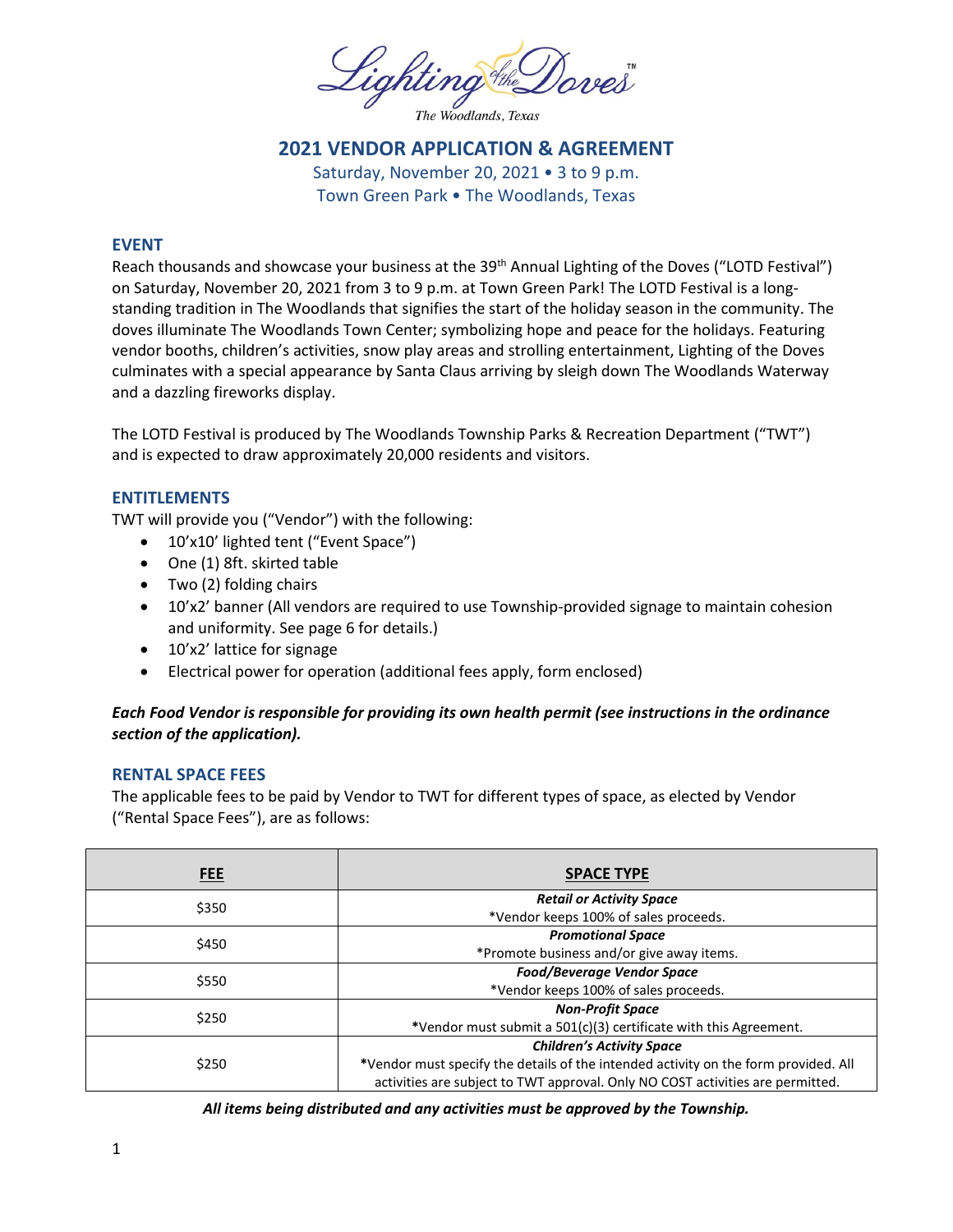The applicable Rental Space Fee must be submitted in the form of a cashier's check or money order made payable to The Woodlands Township: 2801 Technology Forest Boulevard; The Woodlands, Texas 77381 – Attn: Special Events Division. Credit card payments can be made by phone at 281-210-2056.

All Agreements and Applications are due to TWT by **Wednesday, November 10, 2021**. If the Application is turned in after this date, there will be a \$50 additional space fee which must be submitted with the applicable Rental Space Fee in the same form provided by this section.

### **CANCELLATION BY VENDOR**

As occupancy of the Event space is the essence of the Agreement, no refunds shall be made in connection with any Rental Space Fee after the acceptance of said fee by The Woodlands Township, except as otherwise provided in the Agreement.

## **FORCE MAJEUR**

In case of cancellation of the Event or unavailability of the Event Space for specified use due to war, governmental action or order, act of God including, but not limited to, weather, fire, strike, labor disputes, or any other cause beyond the Township's control, this Agreement shall terminate, and the Vendor shall be entitled to the return of the Rental Space Fee for the Event Space less an amount equal to the total costs and expenses incurred by the Township in connection with the preparation of Vendor's Event Space. Refund of the Rental Space Fee (or a portion thereof, as applicable) as provided in this section, shall be the exclusive remedy of the Vendor against the Township or its representatives, employees, agents, invitees, licensees, affiliates, and all other related parties in the case the Event is canceled or rescheduled or the Event Space is unavailable for use. In case of damage to the Vendor through war, governmental action or order, act of God, including, but not limited to, weather fire, strike, labor disputes, or any other cause beyond the Township's control, the Vendor expressly waives all liability and completely releases and holds harmless the Township of and from any and all claims for damage to person and property and agrees that the Township shall have no liability whatsoever.

#### **SALE OF PRODUCT**

Vendors are responsible for all their transactions, sales taxes and personal cash needs. All prices must conform to the listed prices on the accepted Application. Only products on the Application can be sold.

## **CHARACTER OF EXHIBITS**

The Woodlands Township reserves the right to prohibit the display of any article that, in its sole discretion, is not in keeping with the nature and character of the Event.

**Vendors must submit with the Application a photo of the display area, cart or booth intended for use during the Event.** If approved, Vendor will receive written notification of approval of their Application.

#### **BEVERAGES**

**Vendors are not allowed to sell soft drink beverages, water, or alcoholic beverages unless expressly agreed to in writing by The Woodlands Township. A request to sell specialty beverages must be submitted in writing for approval by The Woodlands Township. Vendor may not give away beverages as part of any offer to its customers.**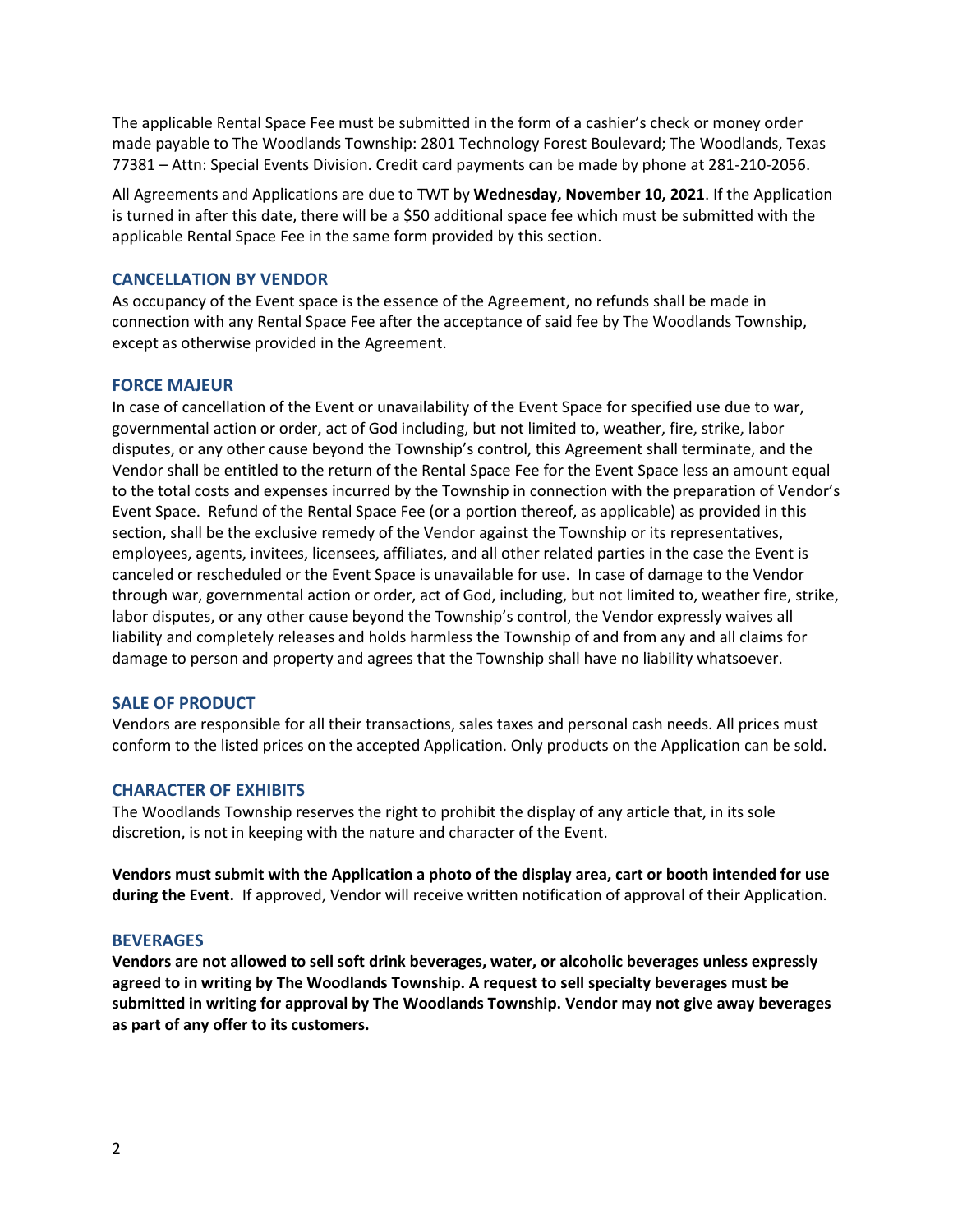#### **RULES AND REGULATIONS**

Should Vendor fail to strictly adhere to and follow the Rules and Regulations set by The Woodlands Township, then Vendor shall be in default under this Agreement and The Woodlands Township may immediately terminate this Agreement upon notice to Vendor. In the event of a default by the Vendor, the Vendor shall forfeit as liquidated damages the Rental Space Fee, regardless of whether or not The Woodlands Township enters into a further lease for the Event Space involved. Said damages are agreed to in no way constitute a penalty, but rather a reasonable estimate of The Woodlands Township's damages which are incalculable with any degree of certainty.

#### **SPACE ASSIGNMENTS**

The Woodlands Township has complete control of Event diagrams and space assignment. The Woodlands Township reserves the right to make modifications on Event diagrams which are believed to be accurate but only warranted to be approximate. Further, The Woodlands Township reserves the right to assign space(s) in such a manner as it deems appropriate in its sole and absolute discretion, notwithstanding the foregoing.

#### **ASSIGNMENT, SUBLETTING OF EVENT SPACE**

No Vendor shall assign, sublet or share the Event Space allotted to such Vendor without the knowledge and prior consent of The Woodlands Township. No products, parts, accessories or other goods, souvenirs, catalogs, etc. bearing names or other forms of advertising other than that of the Vendor may be displayed. No firm or organization not assigned an Event Space shall be permitted to solicit business within the Event areas.

#### **USE OF SPACE**

The Woodlands Township reserves the right to restrict Vendor exhibits which, because of safety, noise, method of operation, materials or display, in the opinion of The Woodlands Township, may detract from the general character of the Event as a whole. Accordingly, The Woodlands Township may, at its sole discretion, prohibit such exhibits from being kept or utilized by Vendor in or around the Event area, in which event Vendor shall immediately remove such exhibits as directed by The Woodlands Township. The Woodlands Township reserves the right to prohibit any equipment that is deemed unsafe or appears to be unreasonable in The Woodlands Township's judgment. All equipment and heavy machinery must be cleared and approved in writing and in advance by The Woodlands Township's staff. **All demonstrations or promotional activities must be confined within the limits of the Vendor Event Space.** Demonstrations or activities that cause annoyance to neighboring Vendors such as flashing lights or noise or result in obstruction of walk space or prevent ready access to a nearby booth will not be permitted. **Stakes, spikes or other pointed objects may not be driven into the ground.**

#### **COMPLIANCE & ORDINANCES**

To ensure the safety of all participants, fire regulations, health and all other applicable ordinances must be strictly observed. In addition, all requirements imposed upon Vendor by the Township must be strictly complied with by Vendor. **If you are a Food Vendor, you are responsible for obtaining a health permit by November 10, 2021 from the Montgomery County Health Department.** To complete the health permit application online, visit: [www.mctx.org](http://www.mctx.org/) (Department/Environmental Health/Consumer Health & Food Division). Please email a copy of the health permit to TWT via email [\(specialevents@thewoodlandstownship-tx.gov\)](mailto:specialevents@thewoodlandstownship-tx.gov). TWT must have a copy of your permit on file by November 10, 2021.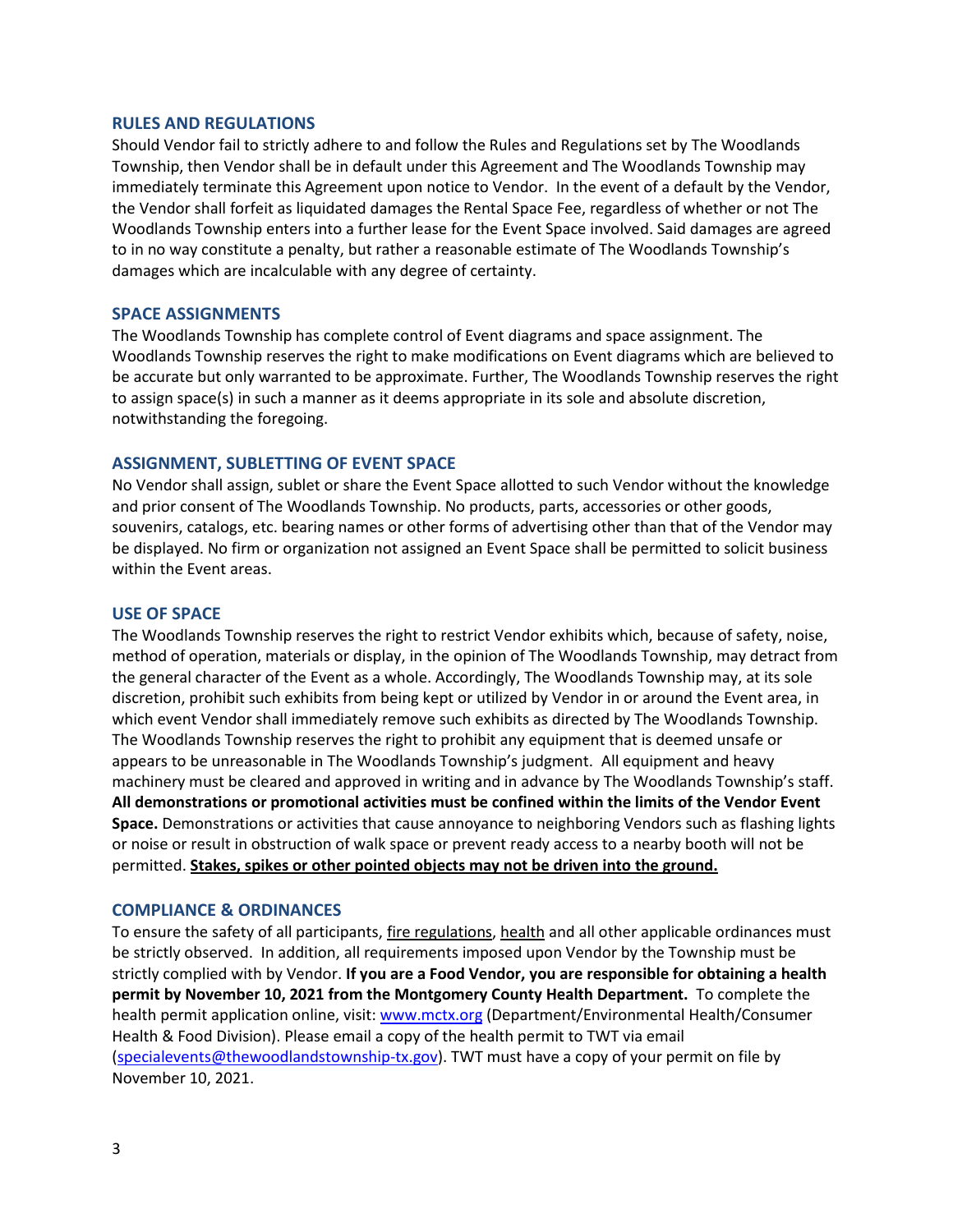**Food Vendors are required to have the original copy of their health permit posted on their booth during the event.** Any Vendor found selling contaminated, unfit or illegal items will be suspended from selling at the Event and may be asked to leave immediately without refund of Vendor Fee. All Vendors must wear shirts and shoes. Smoking is discouraged, but allowed no less than 30' away from Event Space. Unlawful drug/alcohol possession will not be tolerated. No pets are allowed in Event Space, unless Vendor has received express permission from the Township.

## **LIABILITY & INSURANCE**

In no event, shall Spectrum, The Woodlands Township, The Woodlands Operating Company, nor their representatives, contractors, nor corporate sponsors of the Event be responsible for any injury, loss nor damage that may occur to the Vendor's employees, agents, contractors, representatives, or property from any cause whatsoever. It is the Vendor's responsibility to protect machinery, perishables, and exhibits so that no injury will result to the public visitors, guests, or persons, or property. If property does not appear to be properly maintained, it will be promptly withdrawn from the Event site. All property of the Vendor, including food-stuffs and other perishables is understood to remain in Vendor's care, custody and control in transit to, from, or within the confines of the Event area subject to the Rules and Regulations. The Vendors, on signing the Agreement expressly release, hold, keep, save harmless and indemnify the foregoing persons and entities, named organizations and committees, and individuals from and against all claims for such a loss, damage, or injury. Vendors must carry appropriate insurance through such carriers and containing such limits, terms and conditions as the Township or event sites may require and shall deliver to the Township copies of all such policies of insurance and/or certificates thereof as the Township may request.

All Food Vendors are required to carry general liability insurance for their own protection as well as insurance protection for The Woodlands Township. Required coverage for Food Vendors is as follows:

|                          | \$1,000,000 | Each Occurrence                 |
|--------------------------|-------------|---------------------------------|
| <b>General Liability</b> | \$2,000,000 | Products – Completed Operations |
|                          | \$2,000,000 | General Aggregate               |

**VENDOR HEREBY AGREES TO AND UNDERSTANDS THE CONTAGIOUS NATURE OF COVID-19 AND VOLUNTARILY ASSUMES THE RISK(S) OF PARTICIPATION IN THE PROGRAMS, SERVICES, EVENTS OR FACILITIES OPERATED BY THE WOODLANDS TOWNSHIP WHICH INCLUDE THE RISK OF BECOMING EXPOSED TO OR INFECTED BY COVID-19.**

## **INSTALLATION OF EXHIBITS**

Load in for all Vendors will be as follows:

- Between the hours of 12 to 2:30 p.m. on Saturday, November 20, 2021.
- All Vendors MUST BE completely set up by 3 p.m. on Saturday, November 20, 2021. Failure to set up within the given time frame may result Vendor losing its Event Space at the Event.
- Vehicles must be moved to the designated Vendor parking area prior to the Event start. No vehicles may remain in the Event Space after the start of the Event without prior approval from the Township.
- Vendors wishing to set up items prior to the specified load in times may elect to do so on Friday, November 19, 2021. Overnight security will be provided for the evening of Friday, November 19, 2021. Notwithstanding the forgoing, should Vendor choose an early load in time, neither The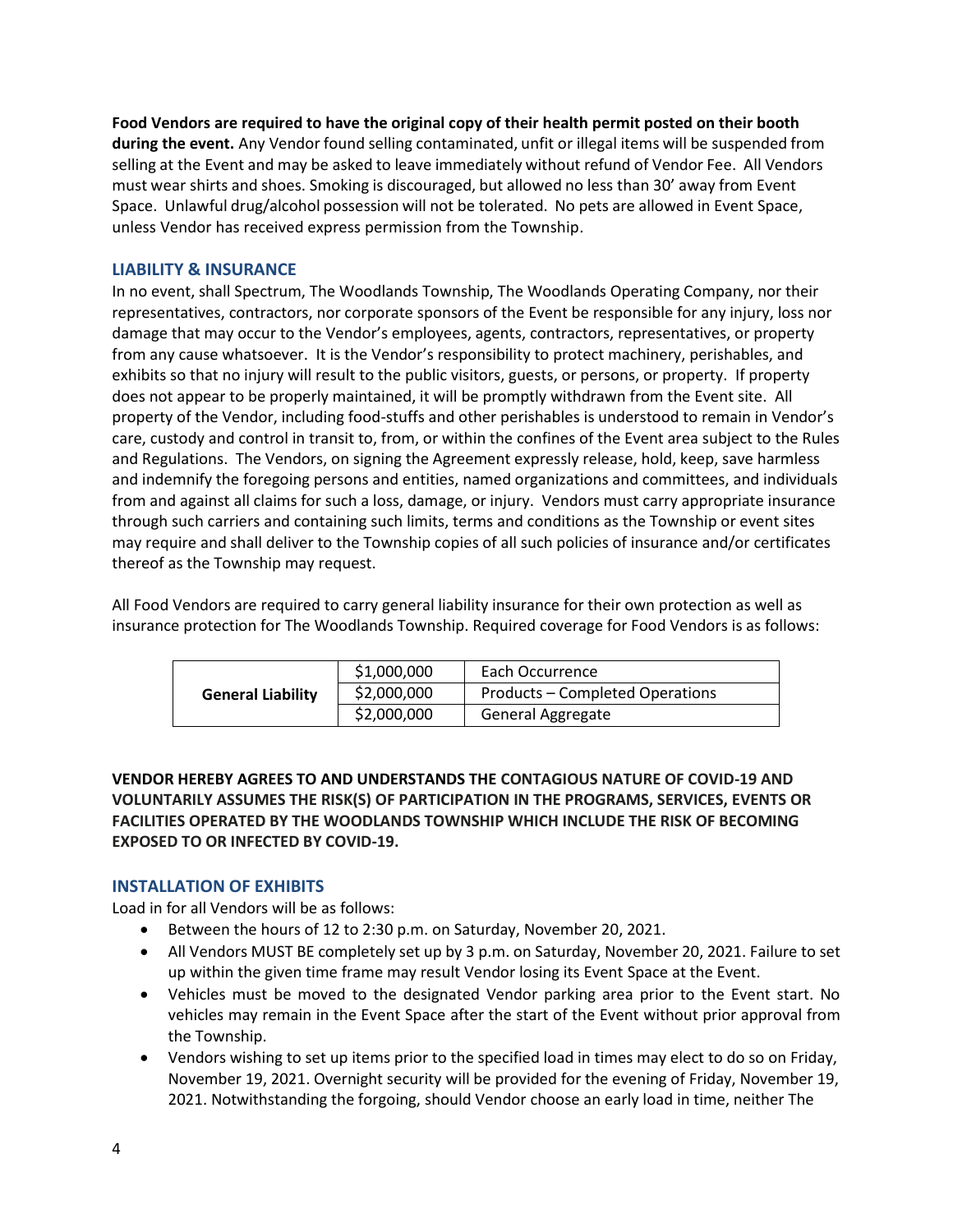Woodlands Township, nor their representatives shall be responsible for any lost, stolen or damaged items, and Vendor hereby waives and releases the Township, and their representatives from any and all claims arising therefrom.

The hours of operation will be Saturday, November 20, 2021 from 3 to 9 p.m. at Town Green Park in The Woodlands Town Center.

Load out will commence at 9:30 p.m. when the park has cleared. Vendor may request special approval from the Township, to be granted by the Township at its sole discretion, to close down early only if Vendor has completely sold out of merchandise, food, or materials. Load out with a vehicle may only begin when the crowd has cleared and the Township gives Vendor express permission. Any items unclaimed by the Vendor as of 8 a.m. the day after the Event shall become the property of the Township.

Vendors are responsible for leaving their area free of litter and debris.

## **PLEASE REVIEW THE FOLLOWING INFORMATION CAREFULLY REGARDING LOAD-IN/LOAD-OUT:**

- **Parking in the Library and Community Center parking lots for any period of time is STRICTLY PROHIBITED FOR EVENT VENDORS AND ATTENDEES. Towing will be enforced at owner's expense.**
- **Vendors may access the park via the Library trolley path for load-in. It should be noted that this access is ONLY available during public Library hours (9 a.m. to 5 p.m. on Friday and Saturday).**
- **After 5 p.m. on Friday and Saturday, entrances to the Library will be closed and locked. Any vehicles still in the park after that time MUST exit through the trolley gates located at Lake Front Circle or the Marriott.**
- **To exit from Lake Front Circle, vehicles must pass under a bridge with a 10'11" clearance. To exit from the Marriott, vehicles must pass under a bridge with a clearance of 10'2".**
- **VENDORS MUST PLAN ACCORDINGLY! Any vehicles exceeding the above clearances still inside the park after 5 p.m. on Saturday will not have access to exit the park until the Library opens at 8 a.m. on Monday.**

## **ADDITIONAL POWER NEEDS**

Each Vendor needing additional electrical supply must provide their own or request needs through TWT. Generators must be of the quiet variety.

Some power averages to be used as an example are:

- 1 Blender 15 amps
- $\bullet$  1 Small Fridge 10 to 15 amps
- $\bullet$  1 Small TV 2 amps

Please note that in order to ensure the right amount of power each Vendor must list all equipment needing power, and check the power requirements for their specific equipment. **Additional power requests the day of the Event will not be available. The attached Application contains an Electrical Services Request Form which must be completed with each Application.**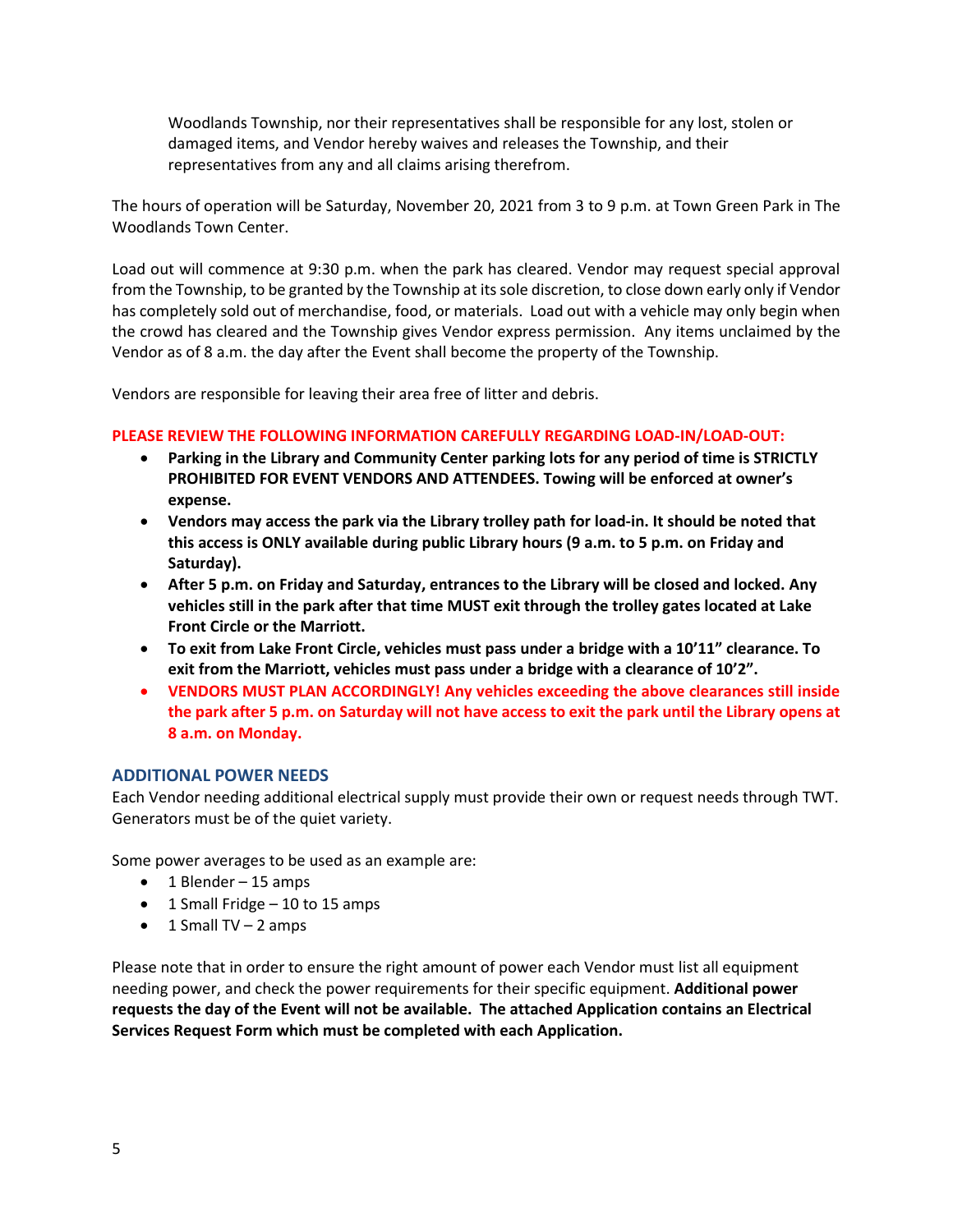#### **AMENDMENTS**

The Woodlands Township reserves the right to make changes to these rules and regulations contained in the Agreement as The Woodlands Township sees fit. Vendor hereby agrees that Vendor and its employees, agents, and representatives will abide by the terms provided in this Agreement and any additions and/or amendments, which The Woodlands Township shall make to this Agreement, and that it will remain a Vendor, for purposes of this Agreement, as long as it maintains strict compliance with the terms of this Agreement, understanding that said terms have been formulated and adopted in the best interest and for the protection of the Vendors collectively as well as The Woodlands Township and its representatives. In any interpretation of this Agreement, The Woodlands Township reserves the right to accept or reject any reservation for any reason whatsoever determined to be in the best interest of The Woodlands Township. **The Rental Space Fee will be refunded to the Vendor should the Application be initially rejected by The Woodlands Township. Vendor's payment in full must accompany this Agreement and the Application.** Once an Application and Agreement are accepted by The Woodlands Township, Vendor will be notified with a signed copy of this Agreement and the Application, returned as acknowledgement of The Woodlands Township's acceptance and of reservation of the Event Space and receipt of the Rental Space Fee.

## **VENDOR SIGNAGE**

The Township will provide Vendors with a banner listing company name and menu prices (if applicable). **Vendors are required to use the signage provided by the Township for the sole reason of keeping a uniform look amongst the Event.** Vendors are prohibited from altering menu items or prices throughout the entire duration of the Event. Please ensure that all menu items and prices are correctly spelled and listed on the application, as this information will be used to create and order the signage. Spectrum will install and remove all banners. Vendors may also keep and pick up signage from the Township main offices at a later date.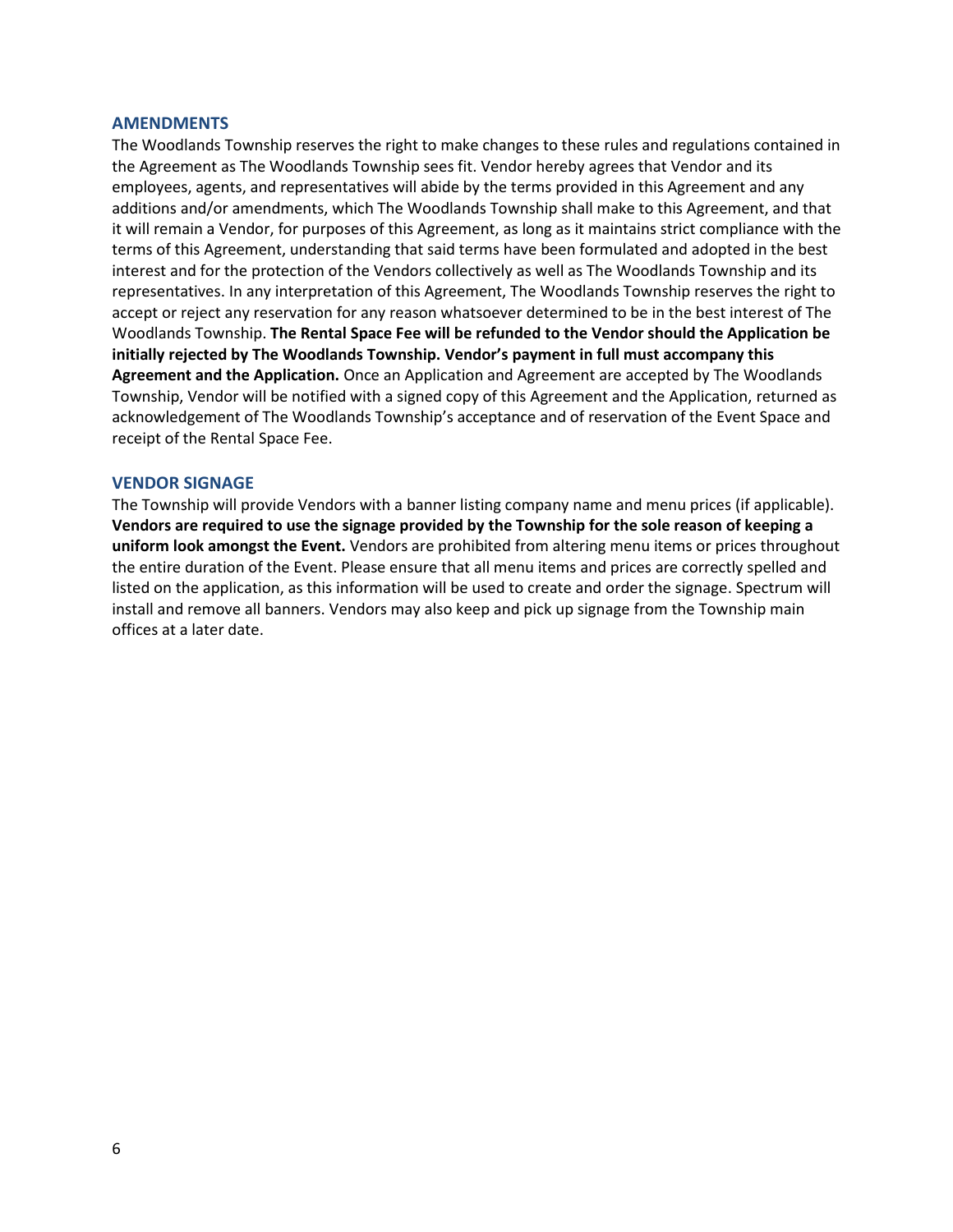

**2021 VENDOR APPLICATION**

| <b>Contact Name:</b>          |  |  |
|-------------------------------|--|--|
| <b>Business/Organization:</b> |  |  |
| <b>Mailing Address:</b>       |  |  |
|                               |  |  |
| <b>Phone Number:</b>          |  |  |
| <b>Email Address:</b>         |  |  |
| Website/Facebook:             |  |  |
|                               |  |  |

**I am requesting an Event Space in the following category (include picture of items):**

**\$350 – Retail or Activity Space** – You are requesting a premium spot to sell and keep 100% of proceeds. Describe items being sold.

| Item<br><u>and the state of the state of the state of the state of the state of the state of the state of the state of th</u> | @           |
|-------------------------------------------------------------------------------------------------------------------------------|-------------|
| Item                                                                                                                          |             |
| Item                                                                                                                          | $\varpi$ \$ |
| Item                                                                                                                          | $\varpi$ \$ |
| Item                                                                                                                          | $\varpi$ \$ |
| Item                                                                                                                          | @ \$        |

**\$450 – Promotional Space** – You are requesting to promote or give away items. Describe each item.

| Item |  |  |
|------|--|--|
| Item |  |  |
| Item |  |  |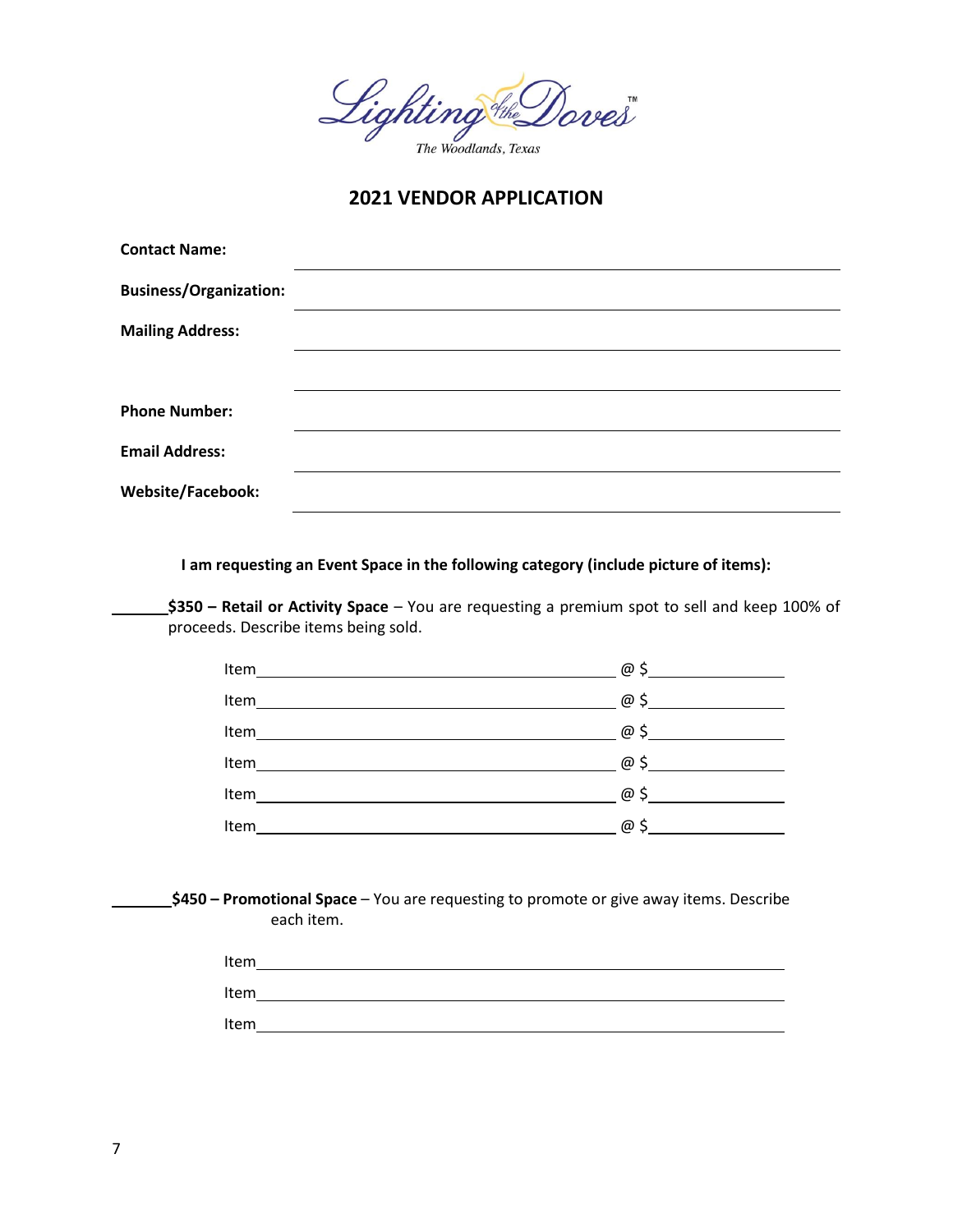\_\_\_\_\_\_\_\_**\$550 – Food/Beverage Vendor Space** – You are requesting a premium spot to sell and keep 100% of proceeds. Describe the type of food/beverage you are selling and pricing. No soft drink, water, or alcoholic beverage sales are allowed to be sold by Vendor.

| $Item$ $@5$ |                               |
|-------------|-------------------------------|
| $Item$ $@5$ |                               |
|             |                               |
|             | $\overline{\omega}$ $\phi$ \$ |
|             | $\omega$ \$                   |
|             | $\omega$ \$                   |
|             |                               |

**\_\_\_\_\_\_\_\_\$250 – Non-Profit Space** – Describe your organization and the intended use of the space. A 501 (c) 3 certificate must be remitted with application.

**\$250 – Children's Activity Space** – Describe activity. Only no cost activities allowed.

| Activity |  |  |
|----------|--|--|
| Activity |  |  |
| Activity |  |  |

**Do you have additional electrical needs/hookups for equipment, displays, etc.?**

Yes\* \_\_\_ No\_\_\_

*\*If yes, please complete information on next page.*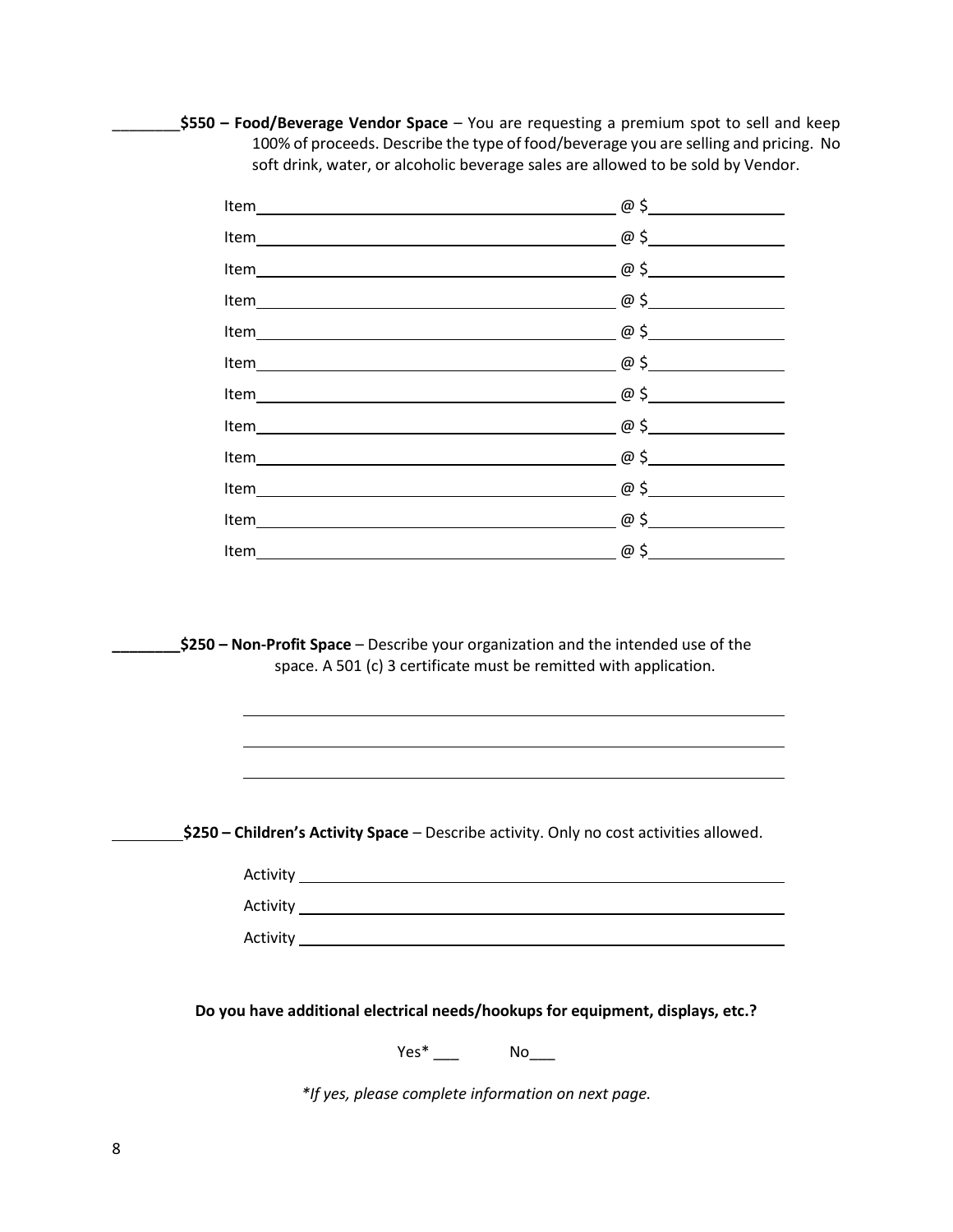Lighting the Doves

# 2021 ELECTRICAL SERVICES REQUEST FORM

Vendors must list ALL items for which electricity is being requested. All fields are required.

Vendor: University of the Community of the Community of the Community of the Community of the Community of the Community of the Community of the Community of the Community of the Community of the Community of the Community

| <b>Type of Equipment</b> | Voltage | Amperage                                                       |
|--------------------------|---------|----------------------------------------------------------------|
|                          |         | @\$1.50/AMP = \$                                               |
|                          |         | @\$1.50/AMP = \$                                               |
|                          |         | @\$1.50/AMP = \$                                               |
|                          |         | $@$1.50/AMP = $$                                               |
|                          |         | @\$1.50/AMP = \$                                               |
|                          |         | @\$1.50/AMP = \$                                               |
|                          |         | @\$1.50/AMP = \$                                               |
|                          |         | @\$1.50/AMP = \$                                               |
|                          |         | @\$1.50/AMP = \$                                               |
|                          |         | $\mathsf{S}$ , and the set of $\mathsf{S}$<br><b>TOTAL DUE</b> |